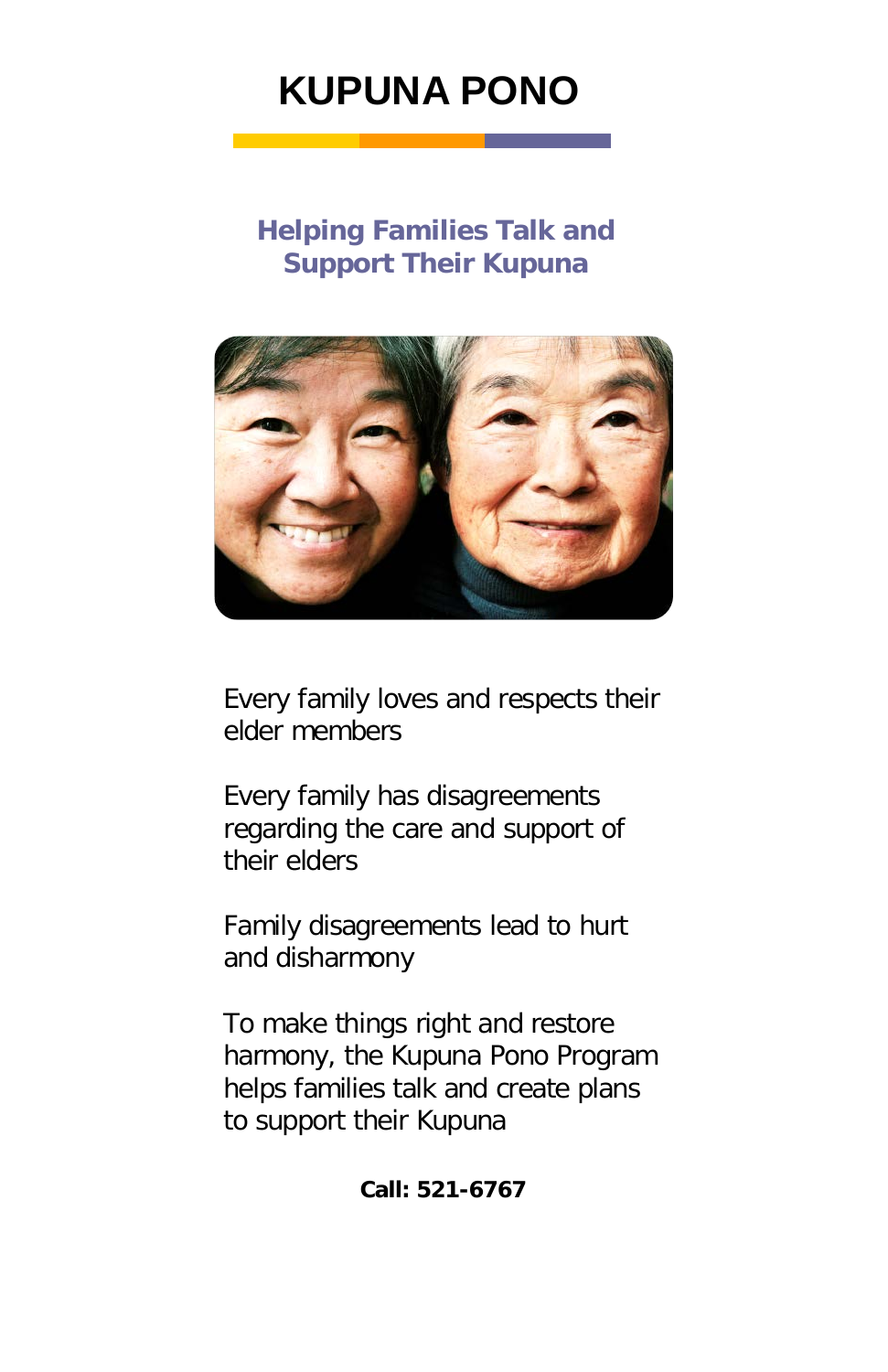

Caring for a loved one can lead to family conflict.

### **The Kupuna Pono Program**

Family conferencing and mediation help families talk and agree on difficult issues regarding the care of an elder member such as:

- $\blacksquare$  When support for taking medication, cooking, cleaning or personal care is needed
- How to work together to help an elder family member stay in their home
- **↓ When an elder member** should move out of their home and where they should live
- End of life issues ۵Ŀ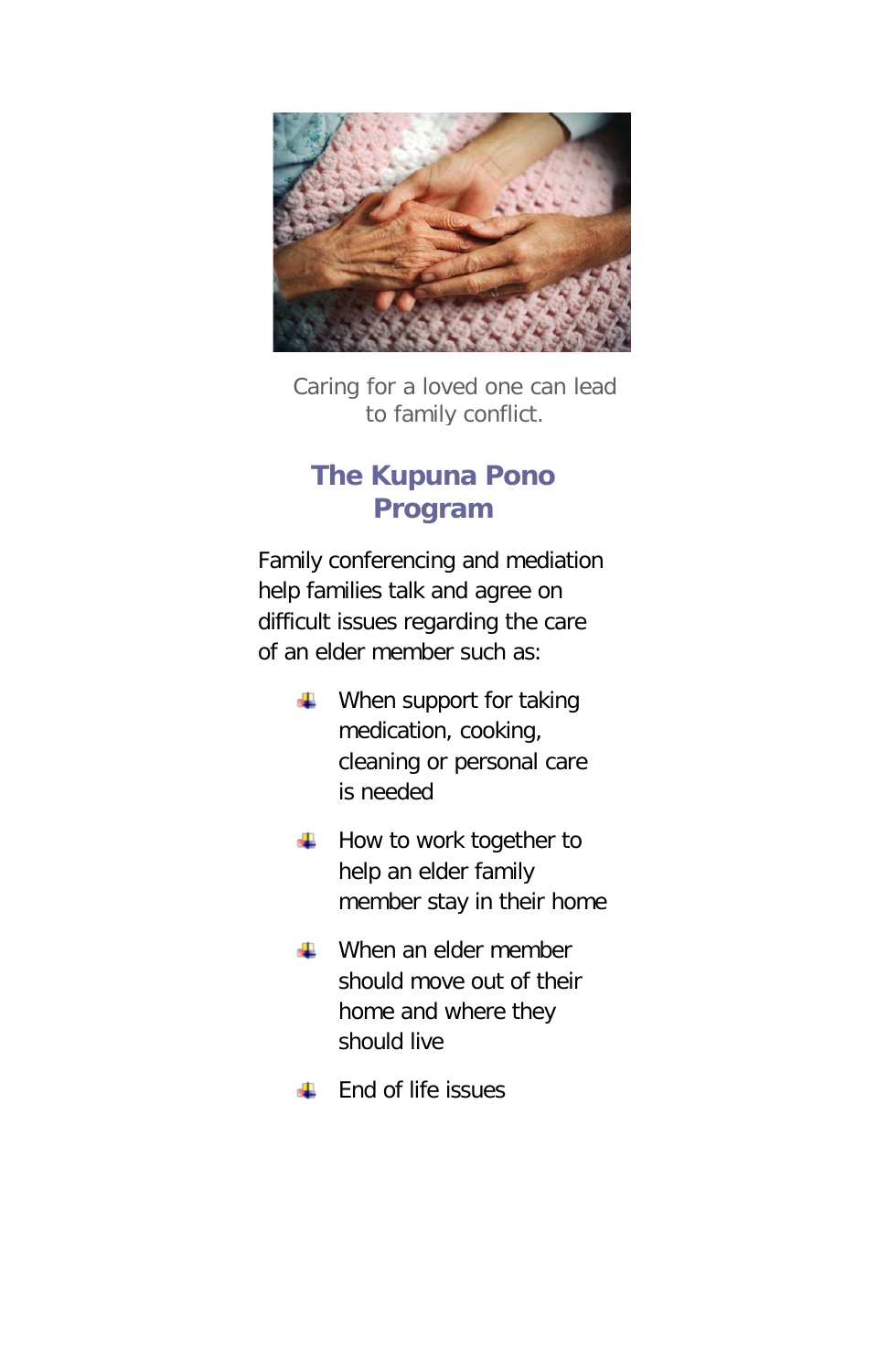## **Family Conferencing**

Family members and others who support the elderly member, are guided in a planning discussion about the:

- **strengths of the family**
- **strengths of the elder family** member
- **needs of the elder member**
- **CONCERTY** concerns about the elder family member
- available resources to support the elder's needs

Based on their discussion, the family creates a plan that builds on their unique family strengths, to support the needs of the elderly member.

#### **Mediation**

When family members are in conflict, an impartial mediator can help those members talk about the issues creating the conflict, listen to each other's concerns and brainstorm solutions that resolve the issues. The process is private. The participants come up with their own solutions.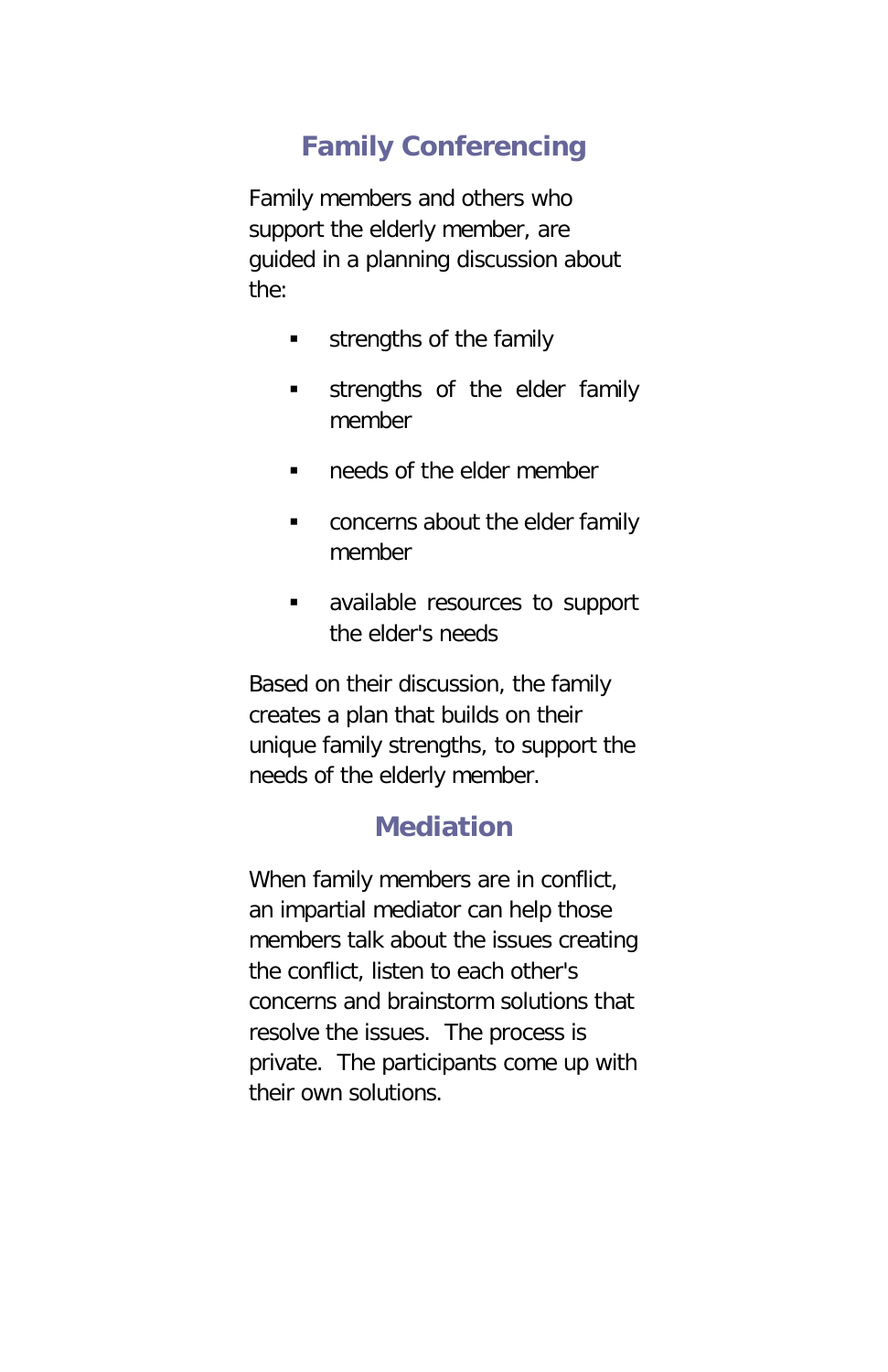**Guiding Values Respect Empowerment Independence Safety**

The Kupuna Pono Program is founded on the belief that family members know best how to support their elder family member and each other*.*

- The wishes and long-standing values of the elder family member are considered and supported
- $\blacksquare$  The family and the elder member make their own decisions that meet their unique needs
- **Plans are created to enable the** elder family member to be safe and as independent as possible
- Community resources are identified to help families support their plans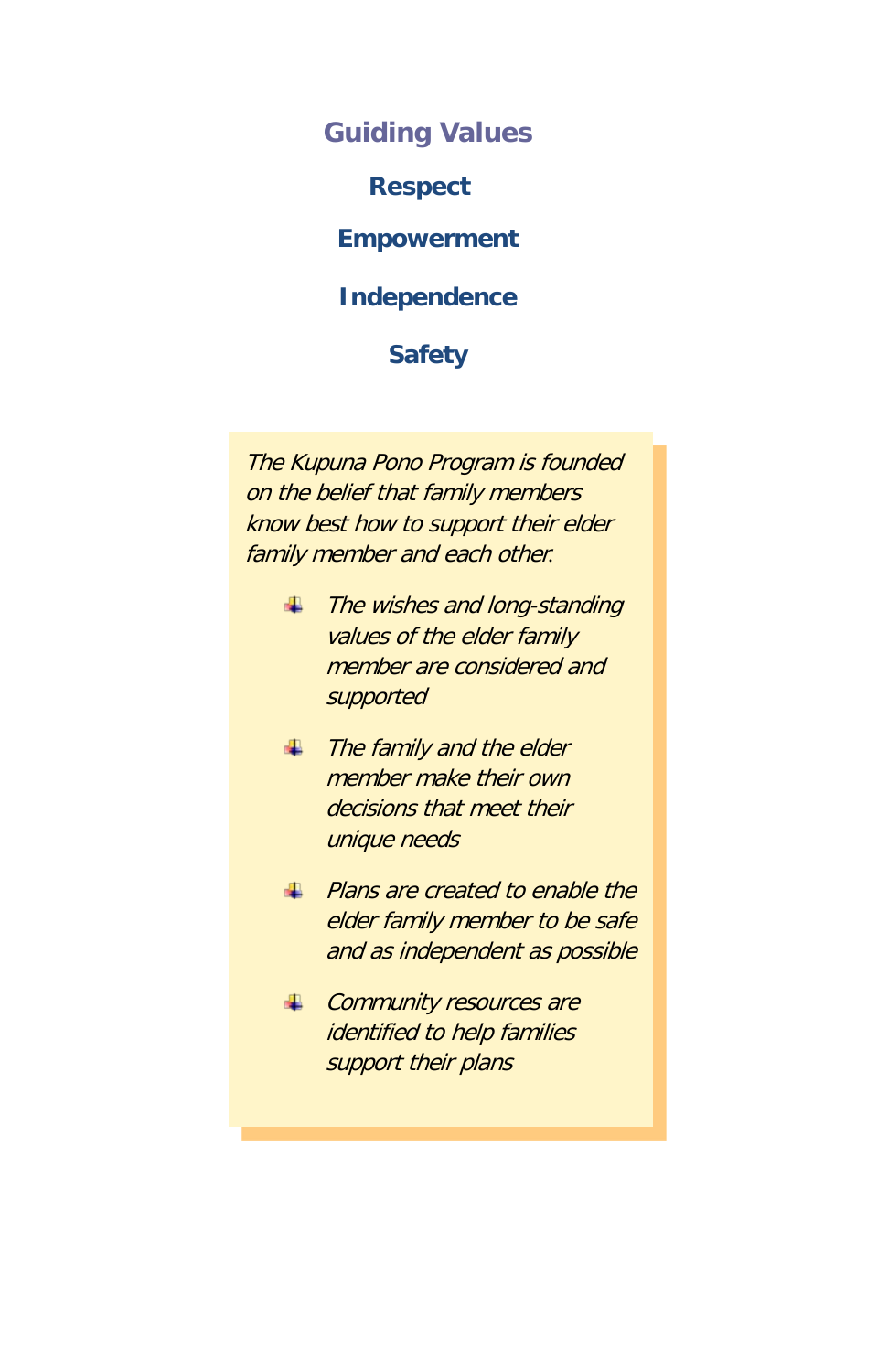#### **Start Talking Now**

Strong family relationships are maintained through love, respect and open communication

Don't wait until there is a crisis or a family conflict

The time to start talking and creating family plans to support your elder family member is now

Call 521-6767 between 8:30 a.m. and 4:30 p.m. and ask to participate in the Kupuna Pono Program

The Program Specialist will talk with each family member and schedule a family conference at a day, time and place that works for your family

Experienced facilitators will be assigned to work with your family to ensure everyone has a chance to talk and everyone's voice is heard